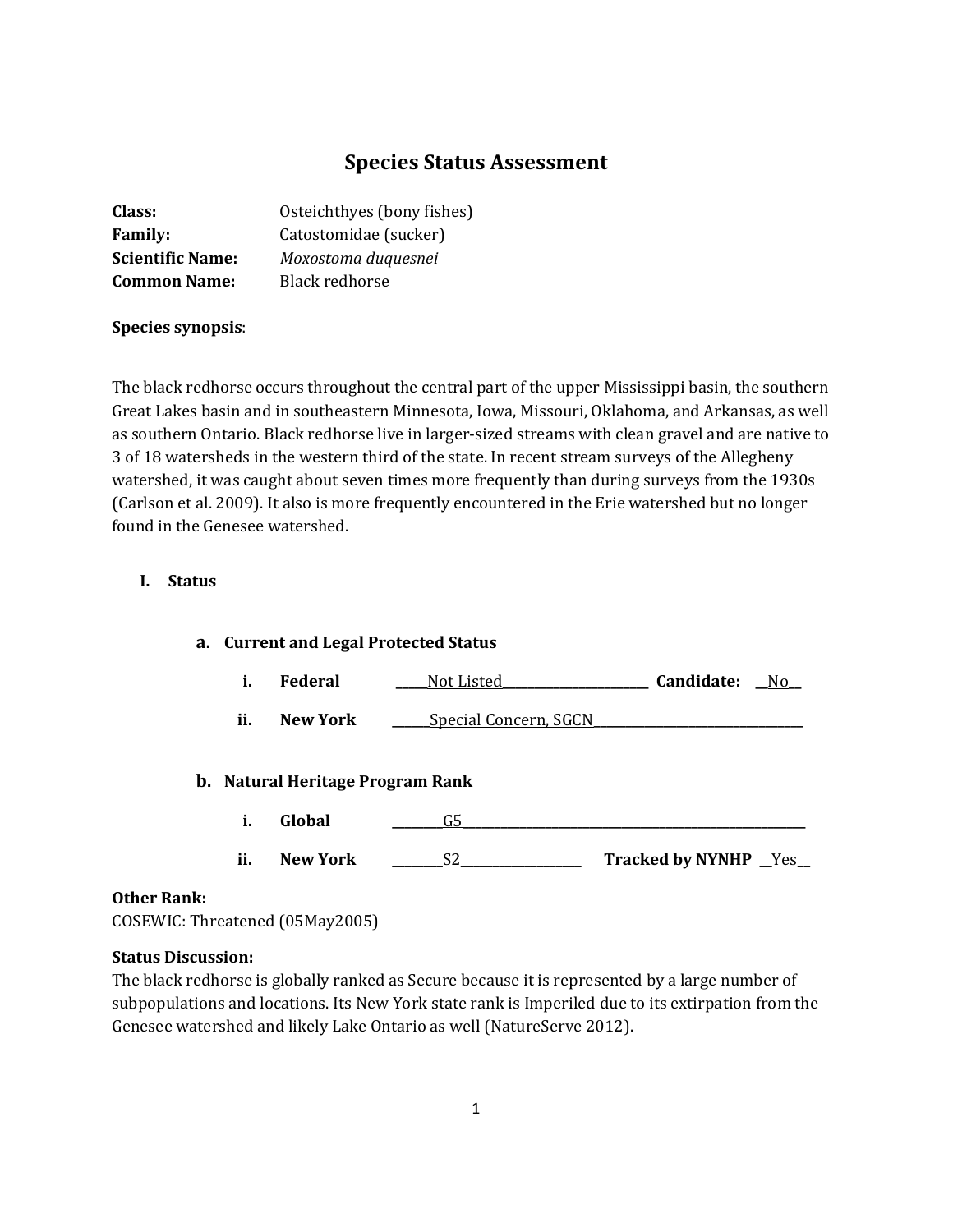## **II. Abundance and Distribution Trends**

#### **a. North America**

**b**.

| <i>i.</i> Abundance                                                  |                             |
|----------------------------------------------------------------------|-----------------------------|
|                                                                      |                             |
| ii. Distribution:                                                    |                             |
|                                                                      |                             |
|                                                                      |                             |
| Regional                                                             |                             |
| i. Abundance                                                         |                             |
| ____ declining _____increasing _____ <u>__X__</u> stable ____unknown |                             |
| ii. Distribution:                                                    |                             |
| ____ declining _____increasing                                       | $X_$ stable $\_\_\$ unknown |

**Regional Unit Considered: \_\_\_\_\_**Region 5 – Northeast

**Time Frame Considered: \_\_\_\_\_\_\_\_\_\_\_\_\_\_\_\_\_\_\_\_\_ \_\_\_\_\_\_\_\_\_\_\_\_\_\_\_\_\_\_\_\_\_\_\_\_\_\_\_\_\_\_\_\_\_\_**

# **c. Adjacent States and Provinces**

| <b>CONNECTICUT</b>   | Not Present $\mathbf{X}$ | No data $\_\_\_\_\_\_\_\_\_\_\_\_\_\_\_\_\_\_\_\_\_\_\_\_\_\_\_\_\_\_$   |
|----------------------|--------------------------|--------------------------------------------------------------------------|
| <b>MASSACHUSETTS</b> | Not Present $\mathbf{X}$ | No data $\qquad \qquad$                                                  |
| <b>NEW JERSEY</b>    | Not Present $\mathbf{X}$ | No data $\_\_$                                                           |
| <b>QUEBEC</b>        | Not Present $X$          | No data $\_\_\_\_\_\_\_\_\_\_\_\_\_\_\_\_\_\_\_\_\_\_\_\_\_\_\_\_\_\_\_$ |
| <b>VERMONT</b>       | Not Present $\mathbf{X}$ | No data                                                                  |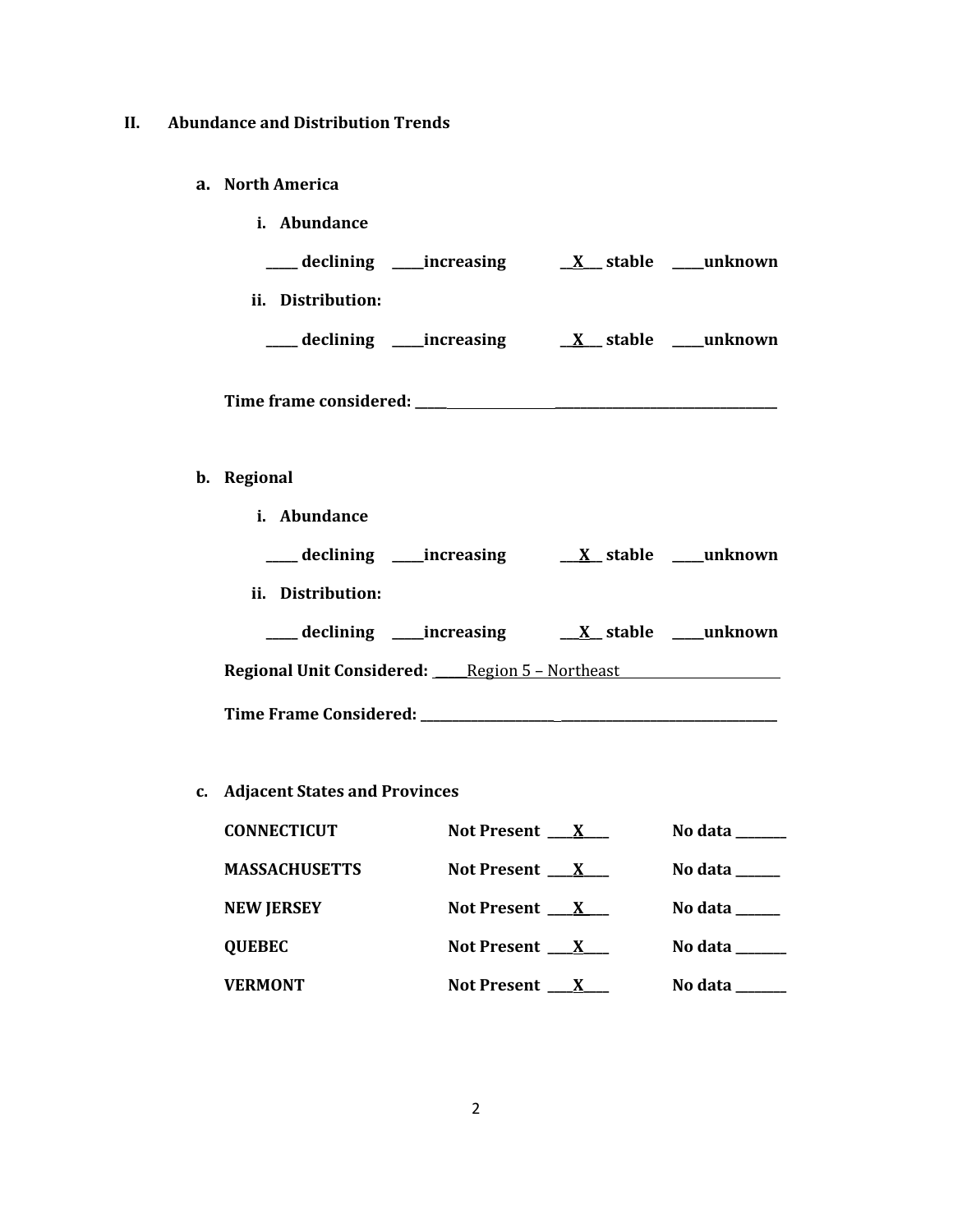| <b>ONTARIO</b>               |                                                                  |                |
|------------------------------|------------------------------------------------------------------|----------------|
| i. Abundance                 | ___ declining ____increasing ______stable ___ <u>X</u> _unknown  |                |
| ii. Distribution:            | ___ declining ____increasing _______stable ___ <u>X</u> _unknown |                |
|                              |                                                                  |                |
| PENNSYLVANIA<br>i. Abundance |                                                                  |                |
| ii. Distribution:            | ___ declining ____increasing ______stable ___ <u>X_</u> unknown  |                |
|                              | ___declining ___increasing _____stable ___ <u>X</u> _unknown     |                |
|                              |                                                                  |                |
| d. NEW YORK<br>i. Abundance  |                                                                  | No data ______ |
| ii. Distribution:            | ___ declining <u>X</u> increasing ___stable ___unknown           |                |
|                              | <u>X</u> declining increasing ____stable ____unknown             |                |
|                              |                                                                  |                |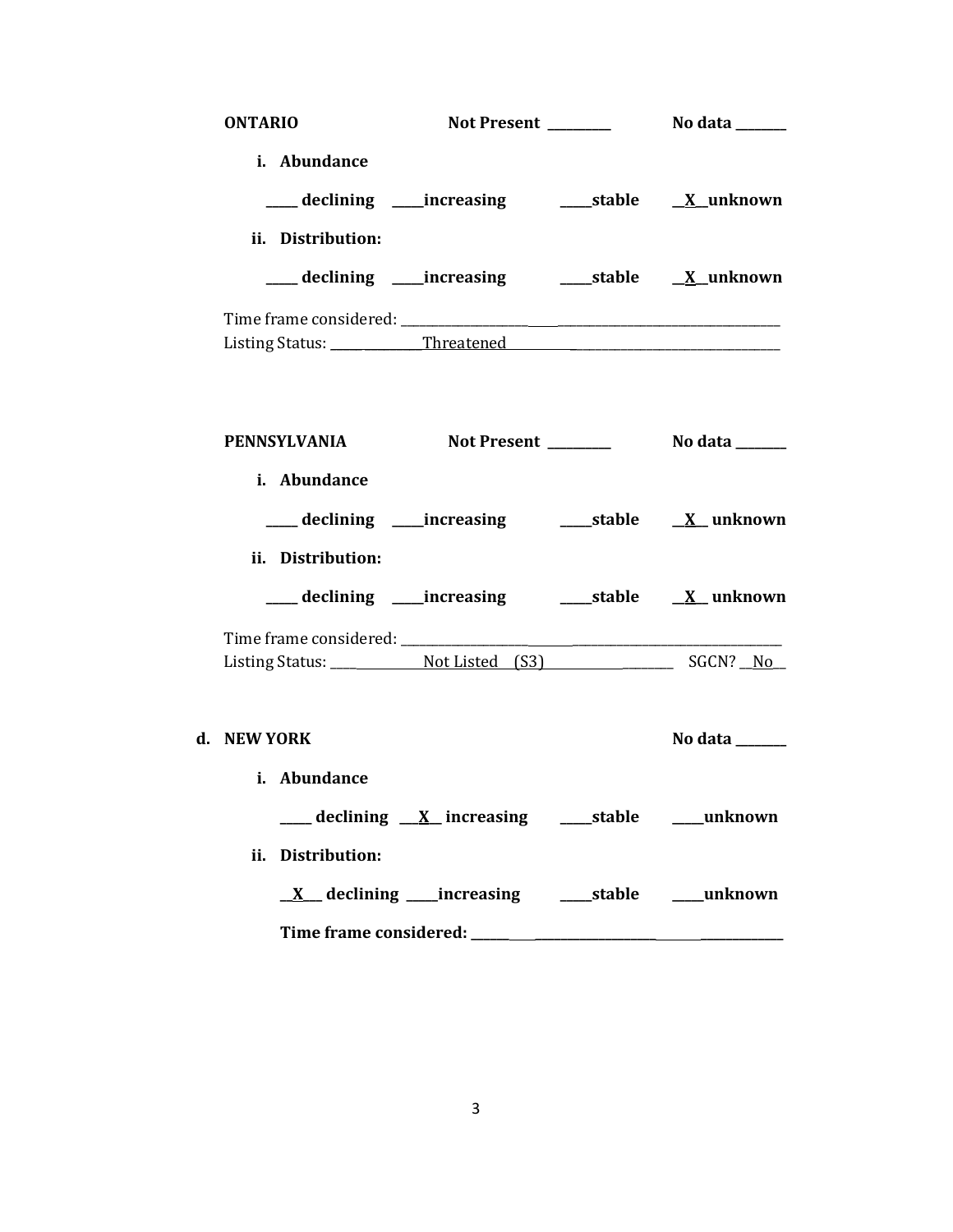## **Monitoring in New York.**

There are monitoring programs carried out by the Rare Fish Unit (1998-2012).

## **Trends Discussion:**

In New York, black redhorse have historically been found in 12 waters (now in 10) and their range is declining or gone in only 1 of the 3 watersheds. This species is abundant in the Allegheny watershed, is still present in all previously known tributaries of Lake Erie, but is extirpated from the Genesee.

The differences in frequency occurrence in comprehensive stream surveys from these watersheds show no evidence of decline between the 1930s and 2000s, and there were significantly higher levels in the Allegheny in the later surveys.

The distribution of this species among sub-basins within the Allegheny and Erie watersheds (HUC 10) has changed, with a doubling increase in the number of the units since 1977 compared to that before 1977 (Table 1). This is countered with a complete loss in the Genesee. Statewide, there are 195 records for this species since 1926, and 104 of these are since 1977. Since 1993 there have been 57 records and most have been from the Allegheny, resulting from extensive sampling in this watershed.

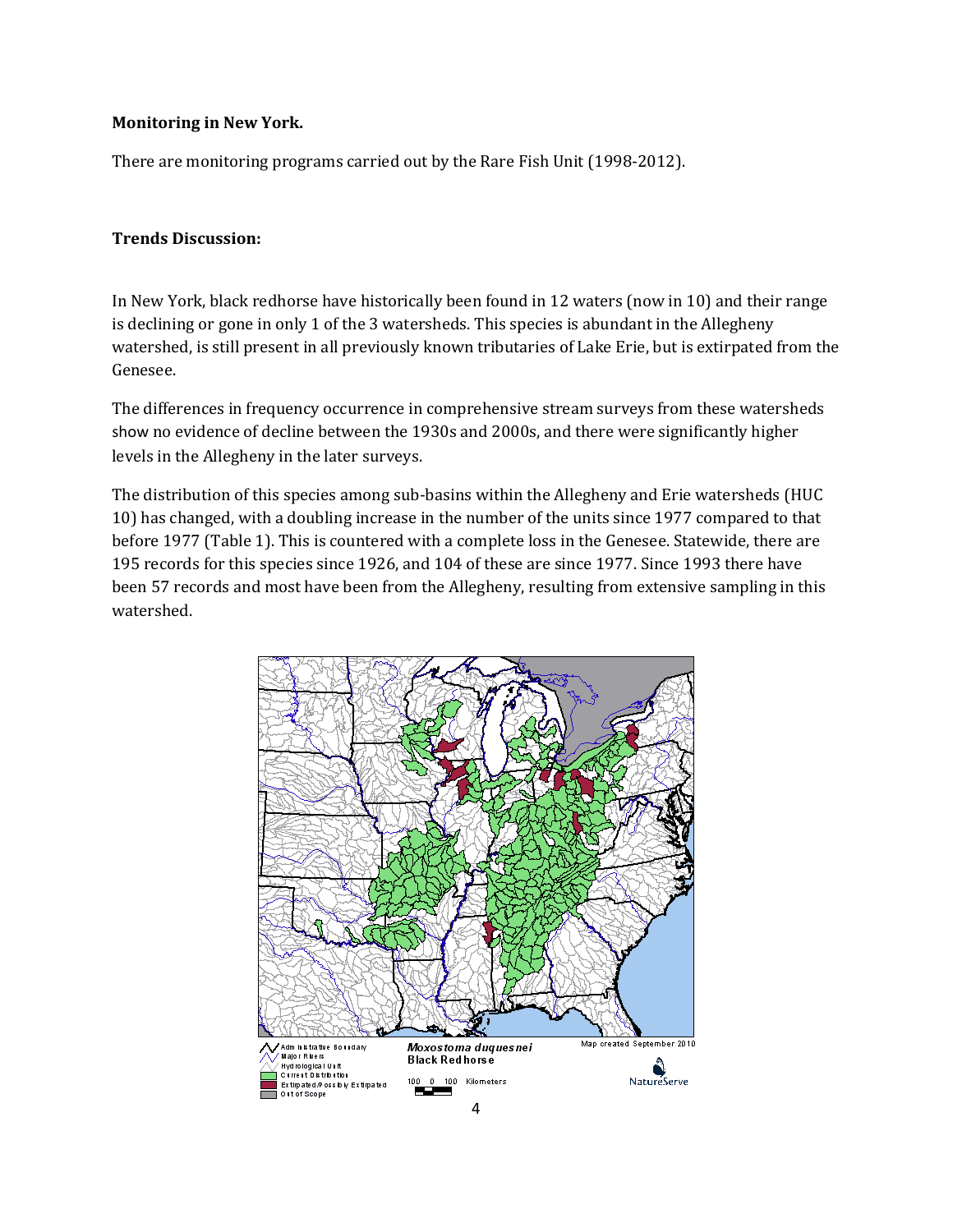**Figure 1**. U.S. distribution of black redhorse by watershed (NatureServe 2012).



**Figure 2**. Black redhorse distribution in New York, depicting fish sampled before 1977 and from 1977 to the present. Number of records are shown with the corresponding HUC-10 units where they were found. Left map shows the New York range of black redhorse.

|                       |            |             |                | watershed |
|-----------------------|------------|-------------|----------------|-----------|
| Watershed             | Early Only | Recent Only | Early & Recent | loss      |
| Allegheny River       |            | n           |                |           |
| Lake Erie - Niagara R |            |             |                |           |
| Genesee River         |            |             |                | loss      |
| sum                   |            |             |                |           |

**Table 1.** Records of rare fish species in hydrological units (HUC-10) are shown according to their watersheds in early and recent time periods (before and after 1977). Further explanations of details are found in Carlson (2012).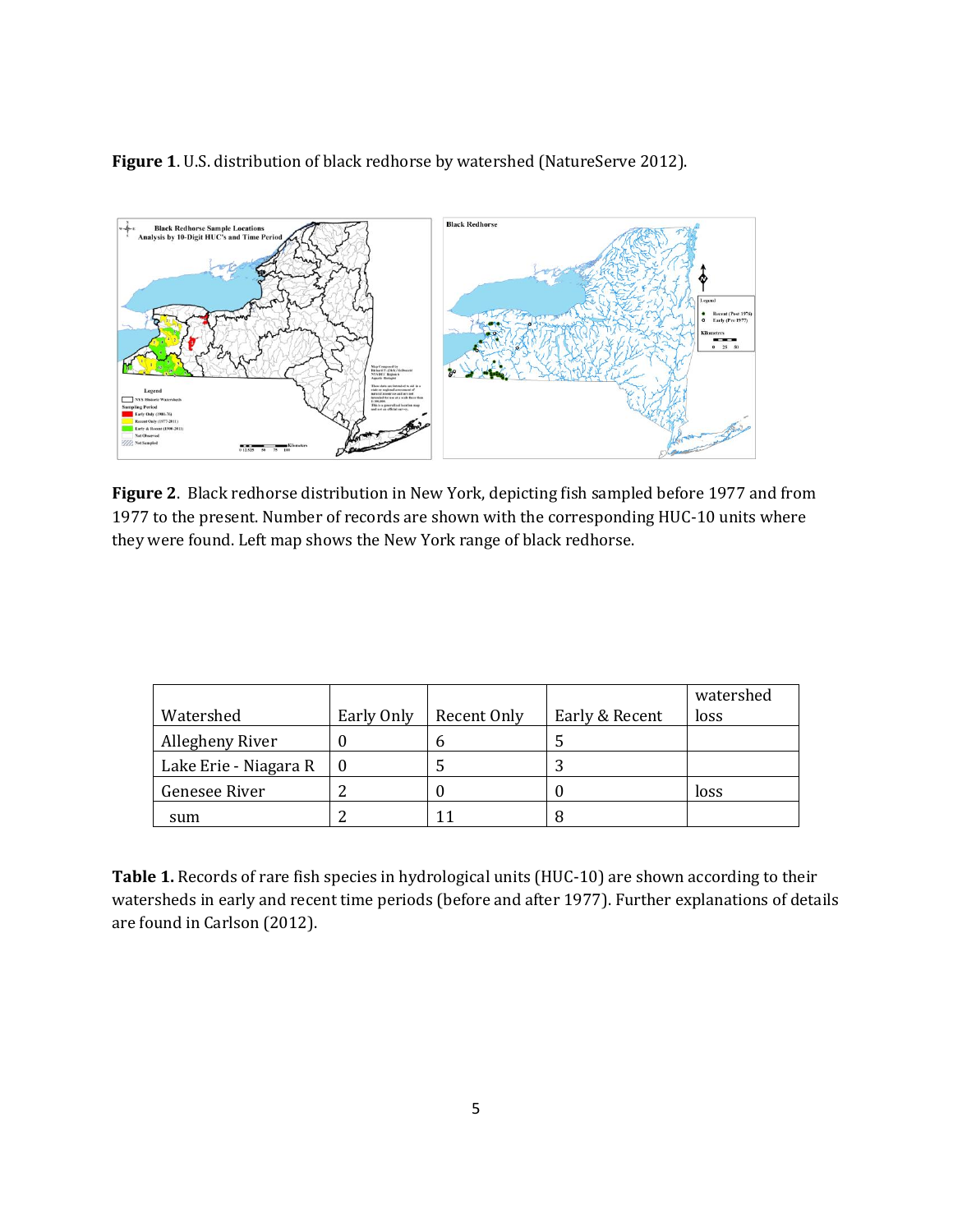### **III. New York Rarity, if known:**

| <b>Historic</b> | # of Animals | <u># of Locations</u> | % of State      |
|-----------------|--------------|-----------------------|-----------------|
| prior to 1977   |              | 91 records            | 3/18 watersheds |
| prior to 1980   |              |                       |                 |
| prior to 1990   |              |                       |                 |

### **Details of historic occurrence:**

The black redhorse has been collected in the Lake Erie, the Genesee River and Allegheny River drainage basins. Only two records come from the Genesee and the most recent ones were from 1926 near Henrietta and below Portageville.

| Current      | # of Animals | # of Locations | % of State      |
|--------------|--------------|----------------|-----------------|
| (since 1977) |              | 104 records    | 2/18 watersheds |

## **Details of current occurrence:**

The Allegheny River system, including French Creek, still contains black redhorse. They may even be the most common redhorse species in the Allegheny River (opinion of S. Eaton referenced by Daniels 1989), and sampling by Becker (1982) showed them to be among the dominant larger fish in the main river and tributaries (like Windfall Creek). Records by Daniels (1989) showed them also in Ischua Ck, Dodge Ck, Oswayo Ck, tributaries of Tunungwant Ck, and a tributary of Conewango Ck (Stillwater Ck). The French Creek population was judged as secure (Hansen and Gloss 1981). In the Erie watershed, this species was also in Buffalo Ck (in 1975, Smith 1985), Buffalo R. (in 2002-03), Eighteenmile Creek (2003) and Cattaraugus Creek (2003). Populations in Lake Erie and Lake Ontario are uncertain, and the records for Lake Ontario may have actually been part of that in the Genesee, where this species is now extirpated.

## **New York's Contribution to Species North American Range:**

| % of NA Range in New York   | <b>Classification of New York Range</b> |
|-----------------------------|-----------------------------------------|
| <sub>__</sub> 100 (endemic) | Core                                    |
| 76-99                       | <u>X</u> Peripheral                     |
| 51-75                       | __ Disjunct                             |
| 26-50                       | Distance to core population:            |
| $X_1$ -25                   | 400 miles<br>6                          |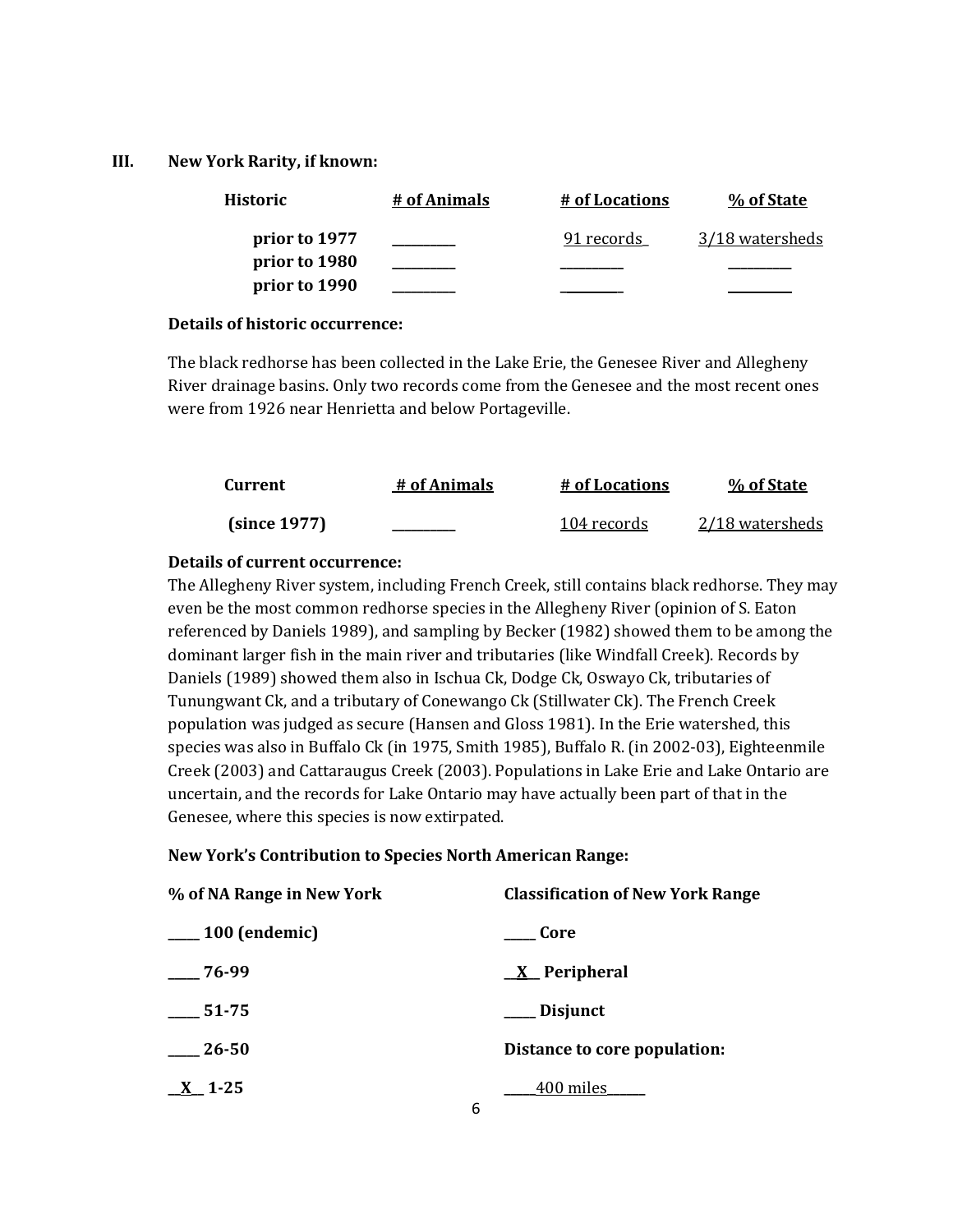## **IV. Primary Habitat or Community Type:**

- **1.** Medium River, Moderate-High Gradient
- **2.** Small River, Moderate-High Gradient
- **3**. Headwater/Creek, Moderate-High Gradient

## **Habitat or Community Type Trend in New York:**

| Declining X Stable                      | <b>Increasing</b> | Unknown        |
|-----------------------------------------|-------------------|----------------|
| Time frame of decline/increase: _______ |                   |                |
| <b>Habitat Specialist?</b>              | X Yes             | N <sub>0</sub> |
| <b>Indicator Species?</b>               | Yes               | No.            |

## **Habitat Discussion:**

This species prefers clean, swift flowing creeks and rivers with gravel, rock or sand substrate and has a low tolerance for pollution, siltation or turbidity, as well as pools. It therefore serves as an indicator of clean water. The lower portions of tributaries to Lake Erie are important to this species, and there may be importance of connected habitats in Lake Erie. They are known to spawn in gravel and fine rubble runs and riffles in water about 0.2-0.6 m deep (NatureServe 2012).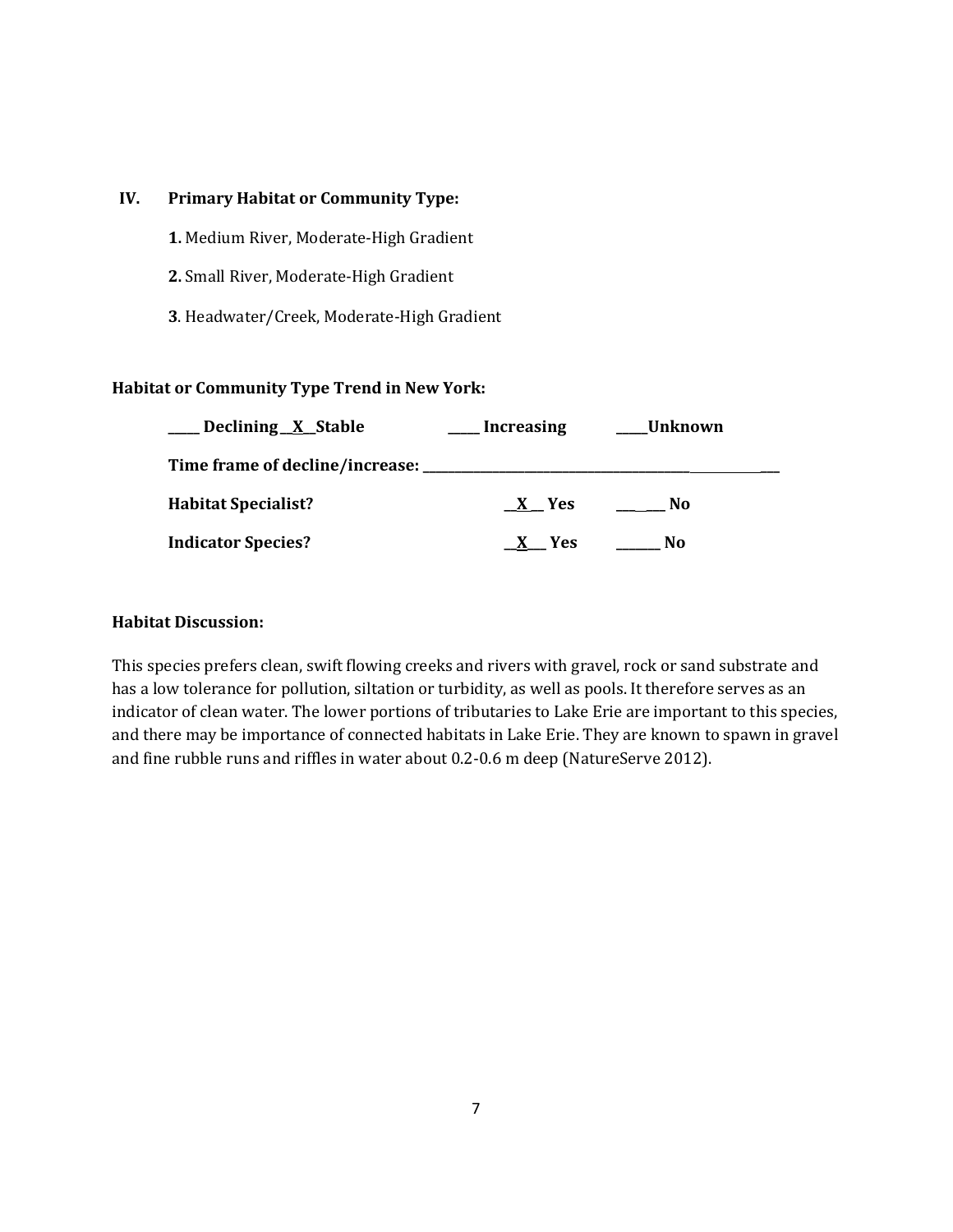- **V. New York Species Demographics and Life History**
	- **\_\_X\_\_\_ Breeder in New York**
		- **\_\_X\_\_ Summer Resident**
		- **\_\_X\_\_ Winter Resident**
		- **\_\_\_\_\_ Anadromous**

## **\_\_\_\_\_ Non-breeder in New York**

- **\_\_\_\_\_ Summer Resident**
- **\_\_\_\_\_ Winter Resident**
- **\_\_\_\_\_ Catadromous**
- **\_\_\_\_\_ Migratory only**
- **\_\_\_\_\_Unknown**

## **Species Demographics and Life History Discussion:**

Black redhorse reach sexually mature at age 2 to 6 and spawn during spring (NatureServe 2012). It may migrate up to at least 10 km to spawning areas. It mainly eats microcrustaceans, aquatic insects, detritus, and algae sucked up from the bottom.

## **VI. Threats:**

Pollution, siltation or turbidity may be limiting some population densities. The species is otherwise quite durable in most parts of its range.

Black redhorse was classified as "presumed stable" to predicted climate change in an assessment of vulnerability conducted by the New York Natural Heritage Program (Schlesinger et al. 2011).

## **Are there regulatory mechanisms that protect the species or its habitat in New York?**

**\_\_\_\_\_\_ No \_\_\_\_\_ Unknown**

**\_\_X\_\_\_ Yes**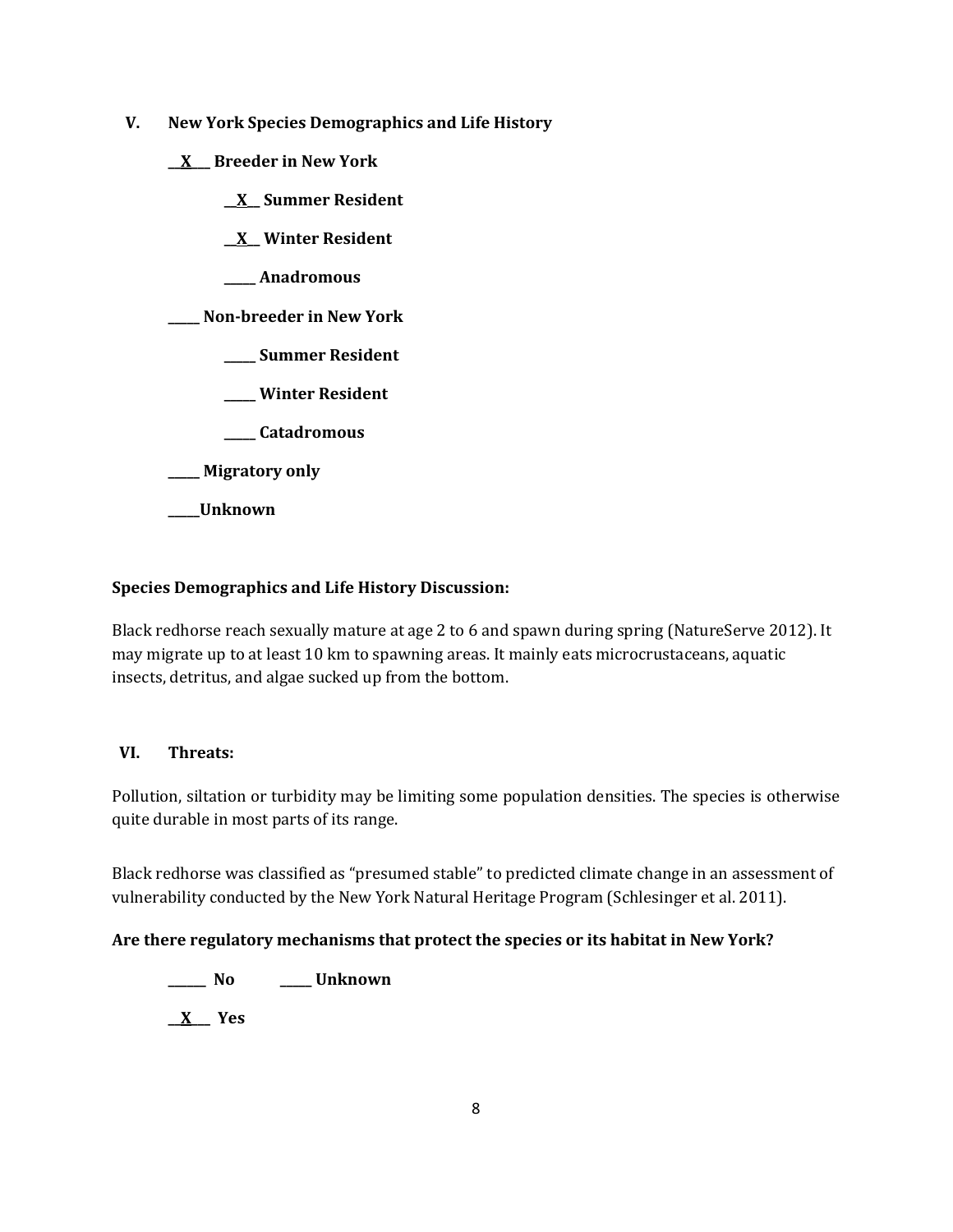The Protection of Waters Program provides protection for rivers, streams, lakes, and ponds under Article 15 of the NYS Conservation Law. However, not all streams are protected, and agricultural activities are exempted from the Part 661 regulations.

# **Describe knowledge of management/conservation actions that are needed for recovery/conservation, or to eliminate, minimize, or compensate for the identified threats:**

Conservation actions following IUCN taxonomy are categorized in the table below.

| <b>Conservation Actions</b> |                                     |  |
|-----------------------------|-------------------------------------|--|
| <b>Action Category</b>      | Action                              |  |
| Land/Water Protection       | Resource/Habitat Protection         |  |
| Land/Water Management       | Site/Area Management                |  |
| Land/Water Management       | Habitat/Natural Process Restoration |  |
| Law/Policy Actions          | Legislation Change/Implementation   |  |

The Comprehensive Wildlife Conservation Strategy (NYSDEC 2005) includes recommendations for the following actions for the black redhorse.

## **Habitat Research:**

\_\_\_\_ Inventory and assess losses of habitat and this species in the Genesee basin. This would be followed by considering remediation efforts

## **Population Monitoring:**

Surveys should be done in the Buffalo River system and the Genesee River.

## **VII. References**

Becker, G.C. 1983. Fishes of Wisconsin. Univ. Wisconsin Press, Madison. 1052 pp.

Becker, L.R. Jr. 1982. Fishes of the Allegheny River and its tributaries between Salamanca and Allegany, Cattaraugus County, New York. MS thesis, St. Bonaventure Univ., St. Bonaventure, NY.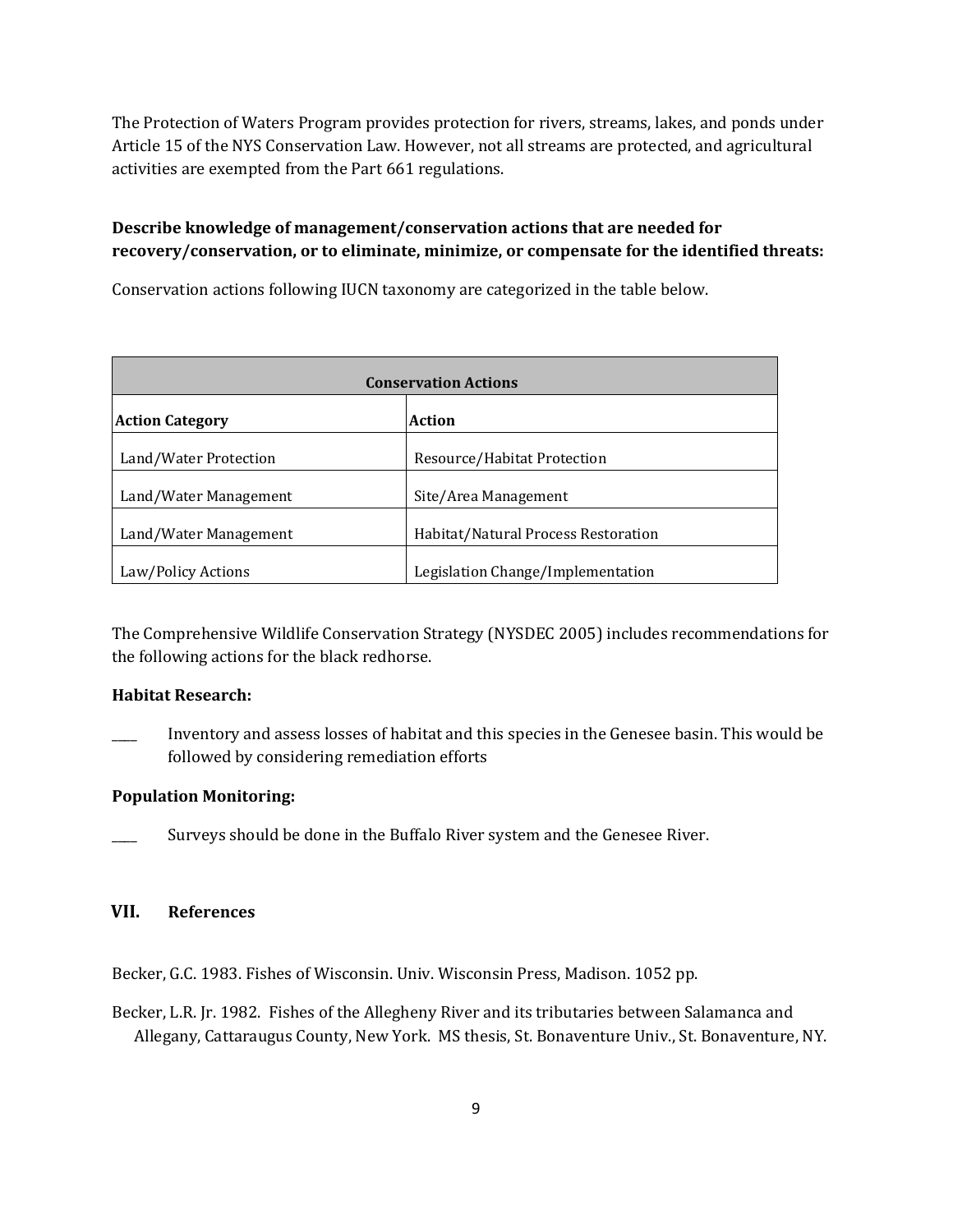- Bowman, M.L. 1970. Life history of the black redhorse, Moxostoma dubuesnei (Leseur), in Missouri. Trans. Am. Fish. Soc. 99(3):546-559.
- Carlson, D.M. 2001. Species accounts for the rare fishes of New York. N. Y. S. Dept. Env. Cons. Albany, NY.
- Carlson, D.M. 2012 (draft). Species accounts of inland fishes of NYS considered as imperiled, 2012. NYDEC Watertown, NY.
- Carlson, D. M., R. Morse, B. Weatherwax, and R. Daniels. 2009. State Wildlife Grant T-3, Job 2: Fish surveys of Conewango Creek sub-basin (PA-63). Annual Progress Report to USFWS. Albany, NY.
- Cooper, E.L. 1983. Fishes of Pennsylvania and the northeastern United States. Pennsylvania University Press. University Park.
- Daniels, R.A. 1989. Preliminary report, Allegheny River fish survey, 1989. New York State Museum, Albany.
- Eaton, S.W., R.J. Nemecek, and M.M. Kozubowki. 1982. Fishes of the Allegheny River above Kinzua Dam. New York Fish and Game Journal 29(2):189-198.
- Hansen, M.J. and S.P. Gloss 1981. Preliminary status survey of fishes in French Creek, New York. Cornell Univ. Ithaca, NY
- Hansen, M.J. and C.W. Ramm. 1994. Persistence and stability of fish community structure in a southwest New York stream. Am. Midl. Nat. 132(1):52-67.
- Jenkins, R.E. 1970. Systematic studies of the catostomid fish tribe Moxostomatini. Doctoral dissertation. Univ. Mich., Ann Arbor. 799 pp.
- Jenkins, R.E. and N.M. Burkhead. 1994. Freshwater fishes of Virginia. Am. Fish. Soc. Bethesda, MD
- Lee, D.S., et al. 1980. Atlas of North American freshwater fishes. North Carolina State. Mus. Nat. His., Raleigh 867 pp.
- NatureServe. 2012. NatureServe Explorer: An online encyclopedia of life [web application]. Version 7.1. NatureServe, Arlington, Virginia. Available http://www.natureserve.org/explorer. (Accessed: May 5, 2012 ).
- Parker, B.J. 1989. Status of the black redhorse, *Moxostoma duquesnei*, in Canada. Can. Field-Nat. 103:175-179.

Pennsylvania Fish and Boat Commission. 2013. Pennsylvania Fishes. Available online at <http://fishandboat.com/fishes.htm>. Accessed July 30, 2013.